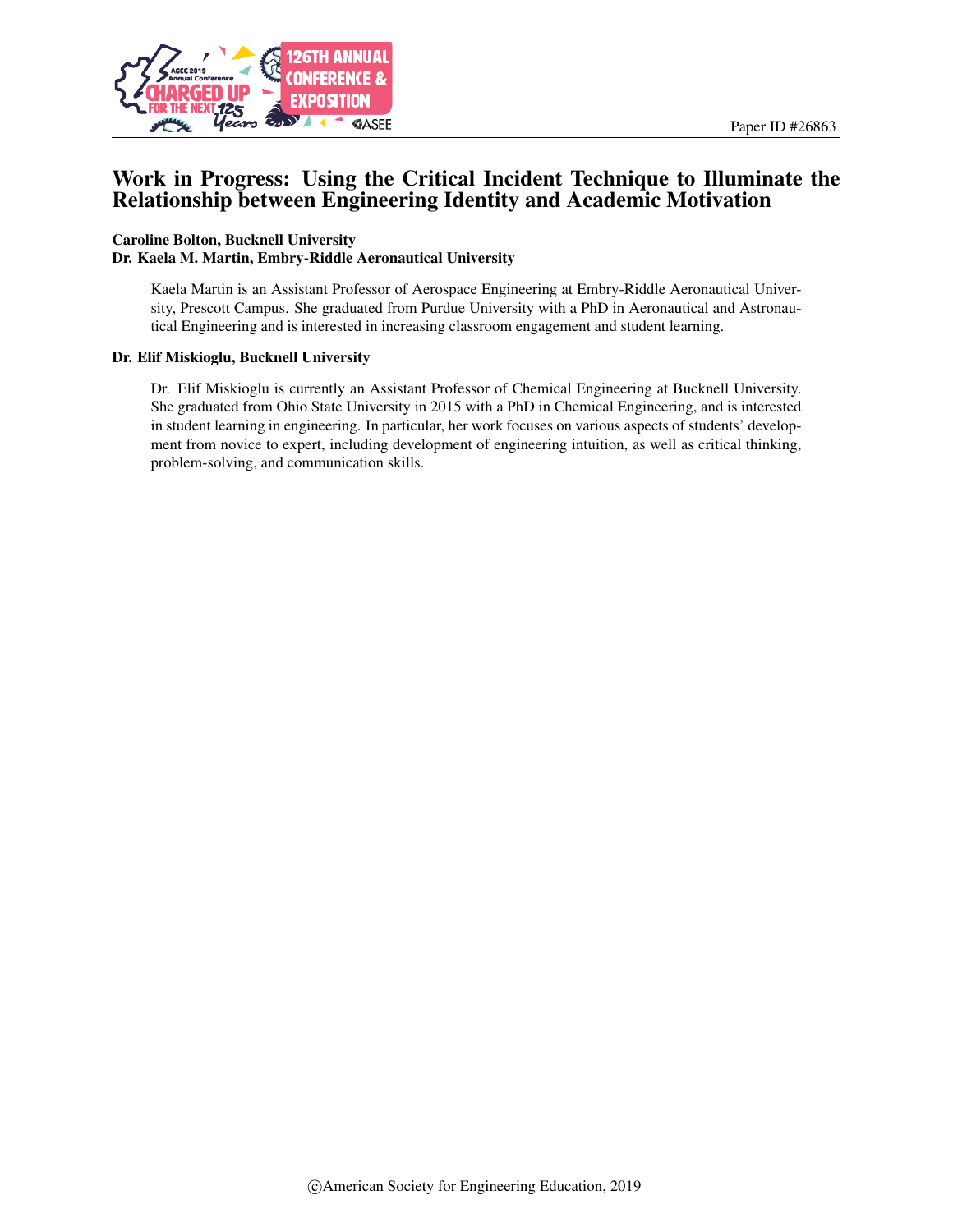# **WIP: Using Critical Incident Technique to Illuminate the Relationship between Engineering Identity and Academic Motivation**

# **Introduction**

This work in progress research paper presents preliminary work on a project that aims to identify whether engineering identity and academic motivation are correlated to the extent that one may predict the other. Engineers face challenges which can result in both failure and triumph. Studying the source of an individual's motivation in conjunction with how they perceive themselves as an engineer may provide long-term insight into ways in which one can positively enhance the other. Previous work suggests that establishing a strong sense of identity in the workplace can result in greater career motivation [1]. We hypothesize that a stronger sense of engineering identity correlates with stronger academic motivation, and that ultimately one may be used to measure the other with acceptable validity and reliability. This connection will allow researchers, and educators, to leverage existing quantitative methods for measuring engineering identity to gain further insights while minimizing student/participant survey fatigue [2].

In past work, it has been shown that different settings (i.e., professional, social, etc.) highlight different aspects of identity. Engineering identity can be defined as a role identity many engineering students embody during college [2]. Role identity consists of the social and cultural constructs an individual associates with a specific role [2], such as in this case, the role of an engineer. In some cases, multiple parts of one's identity conflict with an established version of another [3]. For example, women who pursue careers in STEM often find themselves conflicted between negatively stereotyped feminine traits and stereotyped STEM traits which have become over-emphasized in society [4]. These conflictions can leave women at a crossroads of identity. Women who view themselves as gender-STEM incompatible are more likely to have lower selfesteem and less motivation as a result [4].

Motivation, our other construct of interest, can be viewed as the choices an individual makes to either approach or avoid certain experiences and how much effort they exert in order to do so [5]. Previous work has shown that student motivation in particular is influenced by a perception of the future self, which is also linked to perception of the present self [6]-[8]. From an academic perspective, if a student does not feel confident within their area of study, their motivation towards academic goals may be hindered. This work in progress aims to identify whether patterns exist between the perceptions students carry of themselves as engineers and their motivation towards academic goals.

# **Methods**

In this work, we piloted a new survey. Ultimately, we seek to understand whether motivation and identity, as we define them, are sufficiently correlated to use one as a measure of the other. Here we present preliminary results and analysis that will allow us to refine our study design as we progress towards this goal. Data is collected through a self-report survey, broken up into two sections: (1) Critical Incident Short Answer [9] and (2) Engineering Identity Instrument [2]. In each section, the participant is asked to be honest in the recollection of their individual mindset and behavior. The two sections of the survey were distributed electronically. To minimize survey fatigue, participants were presented the critical incident portion first (short answer), followed by the engineering identity instrument (Likert scale), before ending with demographic questions.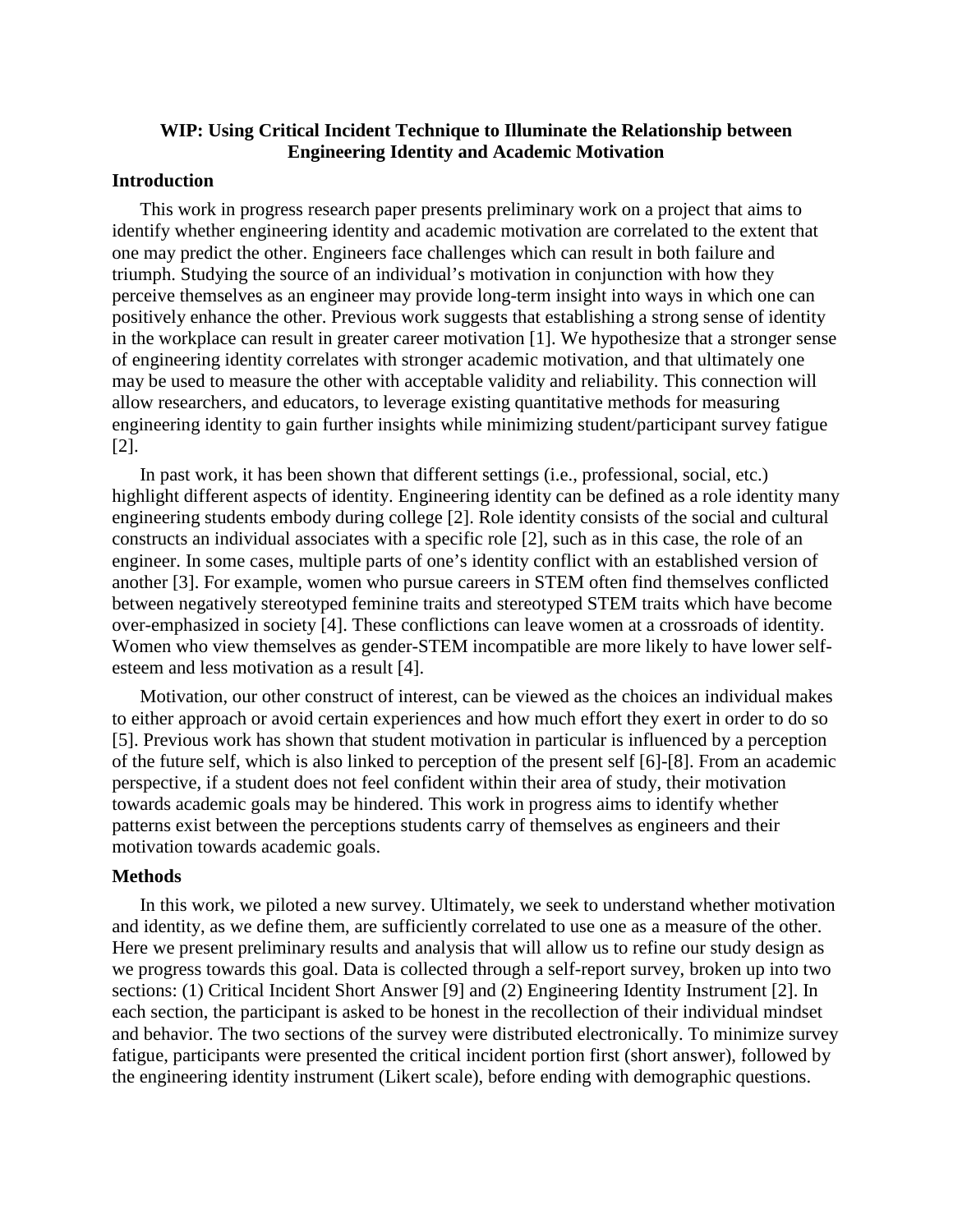The sample population of this study is 52 students enrolled in a required upper-level aerospace engineering class at a private southwestern university. In Fall 2018, there were two sections of this particular class taught by the same instructor who distributed the survey as homework at the end of the semester. As an upper-level class, the student population mainly consisted of juniors and seniors. We believed it was important that the sample size consist of students further along in their college career, as they have had more time to develop an engineering identity. In addition, they are closer to graduating and joining the workforce of practicing engineers.

The survey begins with the critical incident portion. Critical incident technique collects qualitative observations of human behavior in correlation to a critical incident [9-10]. A critical incident refers to a situation with a clear purpose and observable consequences, open to the interpretation of the researcher [9-10]. In our survey, individuals are asked to a recall two times where they faced an academic or professional failure – one in which they recovered successfully and one in which they recovered unsuccessfully. Failure is thus defined in terms of how the student views it, similar to what they view as successful and unsuccessful. This section is composed of two sets of seven open-response questions, one for an unsuccessful recovery and one for a successful recovery respectively. They are as follows:

- a. Approximately, how long ago did this incident occur?
- b. Briefly describe the incident.
- c. How did you react to this failure? Please elaborate.
- d. Describe, if applicable, any immediate effect on your behavior or actions you took in response to the failure.
- e. Why do you consider your recovery successful/unsuccessful? Please elaborate.
- f. Do you believe others would also consider your recovery successful/unsuccessful? Why or why not?
- g. Has your event affected your future behavior?

Based on their class section, participants were either given the "unsuccessful" recovery or "successful" recovery first, followed by the other option. This difference was implemented to mitigate the potential effects of the first failure type reflection on the answers for the other (i.e. a negative reflection could influence the next positive reflection). How an individual responds to failure can give a good amount of information pertaining to the general trends of said individual's motivation. For analysis of this qualitative data we used emergent thematic analysis to code and subsequently identify thematic categories [11].

Upon completion of the short answer critical incident portion, the participant is asked to complete an engineering identity instrument [4]. This instrument considers three categories within engineering identity: (1) interest, (2) performance/competence, and (3) recognition. On a 7-point Likert scale (0 to 6) with only the endpoints of "Strongly Disagree" (0) and "Strongly Agree" (6) defined, each question prompts the student to evaluate how strongly they find these aspects within themselves as an engineer [2]. For analysis, the scores are averaged within each category. We consider average scores four or above to be "confident identity" individuals with respect to that category, while averaged scores three or less are deemed "weak identity."

This work in progress works to analytically compare the behaviors students exhibit in response to failure with how they view themselves as engineers. Thus, we will use the qualitative inferences of how strongly motivated an individual appears from the critical incident portion of the survey and see how well those trends correlate with the level of confidence shown on the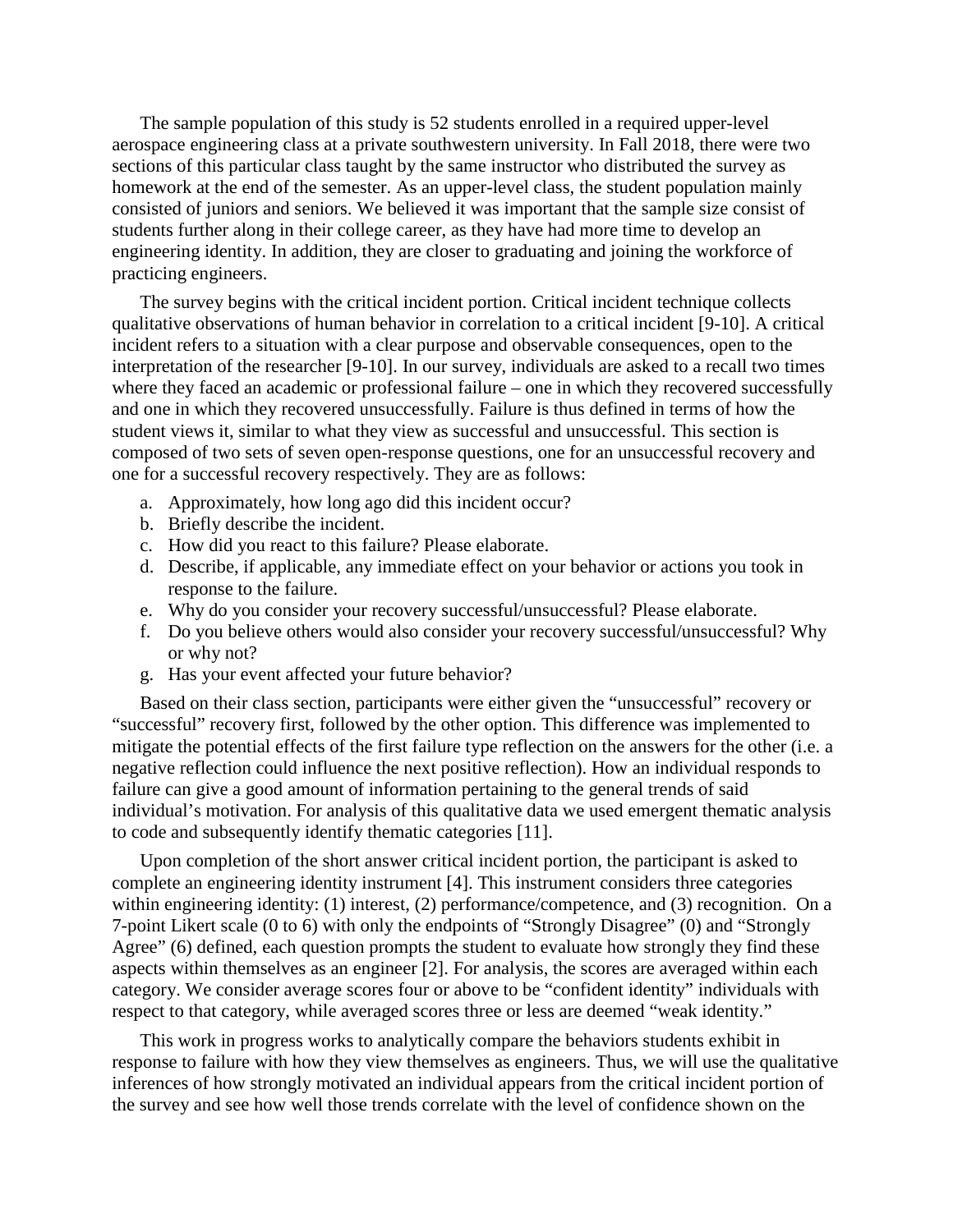engineering identity portion. We hypothesize engineering identity and academic motivation have a direct relationship.

# **Results and Discussions**

Our work in progress report has preliminary analysis for one round of data collection with limited subjects. While we cannot yet answer our research question (is engineering identity correlated to motivation sufficiently such that one may measure the other?), we have gained valuable insight that allows us to re-approach our methodology for subsequent semesters.

Within our quantitative analysis of engineering identity, statistically significant ( $\alpha$  = 0.05) relationships were found between the three identity categories. Recognition and performance/competence show a direct relationship – high recognition scores correlated with high performance/competence scores ( $p=0.0147$ ). Similarly, there is a direct relationship between performance/competence and interest ( $p < 0.001$ ). In examining how the identity categories compare to demographic data, a relationship between recognition and how the individual is paying for their education arose. Students paying through loans, partial scholarship, or who were family funded tended to have a higher recognition of themselves as engineers  $(p=0.0322)$ . On the other hand, the one student attending the university on a full scholarship had the lowest recognition and interest scores of the sample population. While this individual represents a lone data point, their recognition and interest averages were more than a full point below their peer averages, thus an interesting observation. Regardless of how an individual's scores ranked in terms of the three identity categories, there appeared to be five overarching themes related to motivation, shown in Table 1 which emerged when analyzing the qualitative data (responses to failure). These include the presence of grit/determination, acceptance of failure, change in behavior, change in mindset, and a denial of failure. These categories were defined through emergent patterns from the various responses.

| <b>Theme</b>                 | <b>Working Characterization of the Theme</b>                                                                                                         | <b>Sample Evidence</b>                                                       |  |
|------------------------------|------------------------------------------------------------------------------------------------------------------------------------------------------|------------------------------------------------------------------------------|--|
| Grit/Determination           | The participant displays grit/determination<br>if they appear to work through their failures<br>rationally with strength.                            | "I was able to pass the<br>course and get qualified<br>[despite obstacles]." |  |
| Acceptance of<br>Failure     | The participant displays an acceptance of<br>failure if they understand the terms of how<br>and why they failed.                                     | "If you can't deal with<br>defeat, you wouldn't be in<br>school"             |  |
| Change in<br><b>Behavior</b> | The participant displays a change in<br>behavior if they change one aspect of their<br>typical habits to accommodate for future<br>failure.          | "I learned new study"<br>techniques to use in the<br>future."                |  |
| Change in Mindset            | "made me humbler."<br>The participant displays a change in attitude<br>and perspective but did not directly change<br>behavior.                      |                                                                              |  |
| Denial of Failure            | The participant displays a lack of failure if<br>they relay that they have never experienced<br>failure or if they left part of the survey<br>blank. | "I have always been able to<br>recover from an academic<br>failure."         |  |

|  |  |  | <b>Table 1: Terms of Motivation Categorization</b> |
|--|--|--|----------------------------------------------------|
|--|--|--|----------------------------------------------------|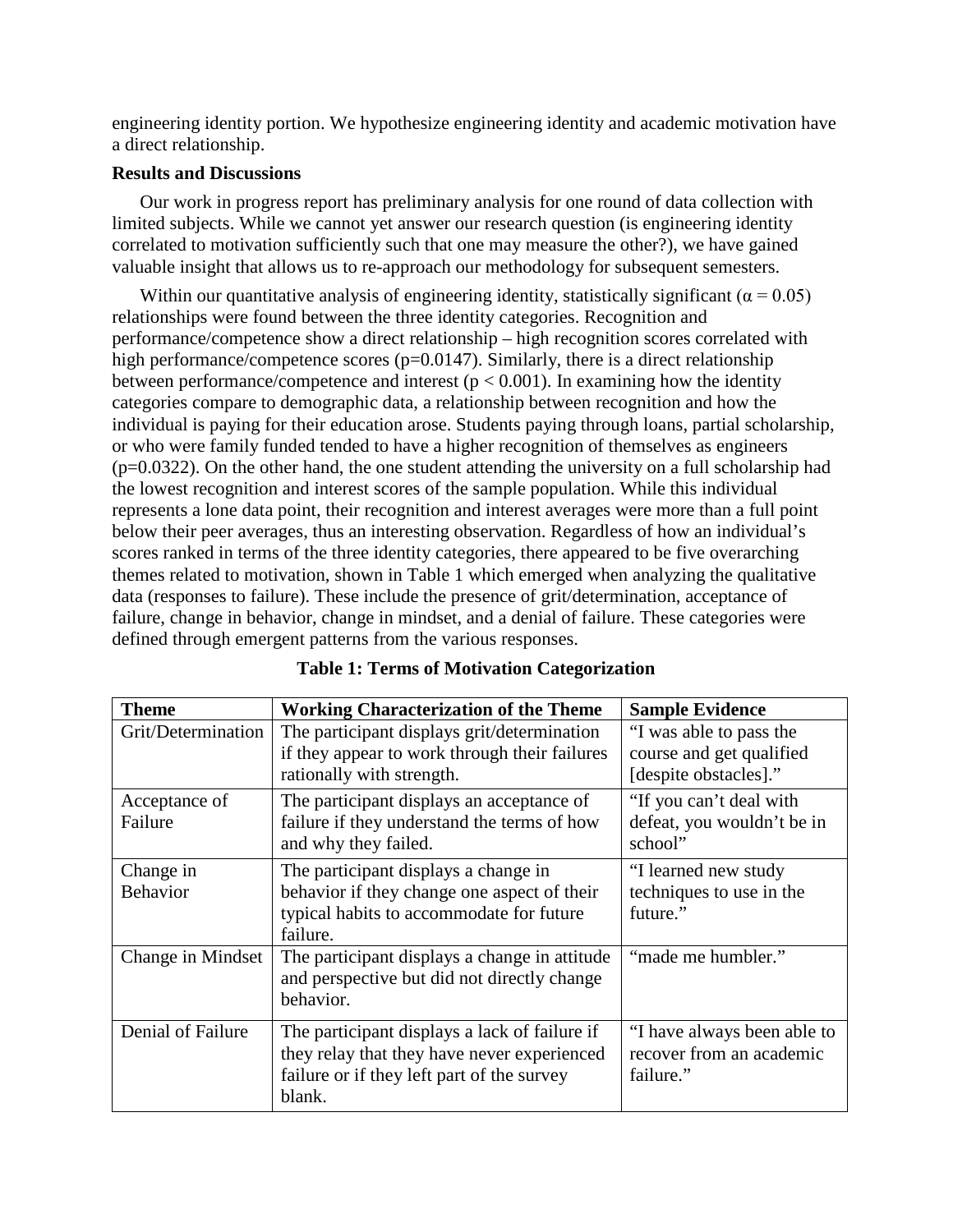Initial analysis shows that these five categories do not appear to influence each other greatly. In later work, we plan on comparing each category with the three identity categories, as well as study existent relationships in the literature between these five categories and motivation.

More prominently, we did find a connection between identity in terms of race/ethnicity and grit/determination. This connection also correlated with which section of the course students were in. In the earlier section of the class, the majority of students identified as White or Caucasian, while the second section included a higher proportion of underrepresented minorities. The Fisher's Exact Test on section versus race/ethnicity produced a p-value of 0.0461 ( $\alpha$  = 0.05), meaning this difference in demographic background is statistically significant. In parallel, section one of the class was more likely to demonstrate grit/determination when faced with failure ( $p = 0.0432$ ).

#### **Conclusions**

While this work is too preliminary to make any broad conclusions, we do report some interesting results that support future initiatives. As mentioned, we see within our sample population that identity with respect to the performance/competence category is directly correlated to both recognition and interest. We also see that how individuals pay for their education may be correlated to the strength of their recognition of themselves as engineers. Qualitative analysis has shown five major categories in motivation measured as response to failure: (1) grit/determination, (2) acceptance of failure, (3) change in behavior, (4) change in mindset, and (5) denial of failure. We cannot make statements on any five of the general trends in response to failure having a connection to engineering identity, as this analysis is not yet complete. However, it appears that identity or community may play a role in motivation as the two sections of the class showed statistically significant differences in presence of determination/grit.

### **Future Work**

Because this is a work in progress and the first trial of a new study, there are many improvements we are implementing in the study design. In particular, the richness of student responses to the qualitative (short-answer) portion varied greatly, limiting our ability to draw strong conclusions from this data.

In our next iteration, we plan on transforming the critical incident portion into an interview. We will use the engineering identity survey to identify a representative sample of participants for the interviews, aiming to have representation from individuals of varying strengths of engineering identity among the three categories. Similar questions will be asked, but they will be presented face to face (in person or through video conference) with the student, giving a clearer image of their general behavior and personality, as well as the opportunity to ask direct followups to draw a richer narrative. This method will decrease the chance of survey fatigue and provide us with more detail on each individual.

This work in progress focused on establishing preliminary relationships within motivation and identity respectively. Ultimately, we seek to assess whether these constructs are sufficiently correlated that one may be used as a valid and reliable means of measuring the other. Thus, our data analysis will include evaluating criterion-related validity (both predictive and concurrent) [10]. If such a relationship exists, it could support the usefulness of one construct in predicting the other.